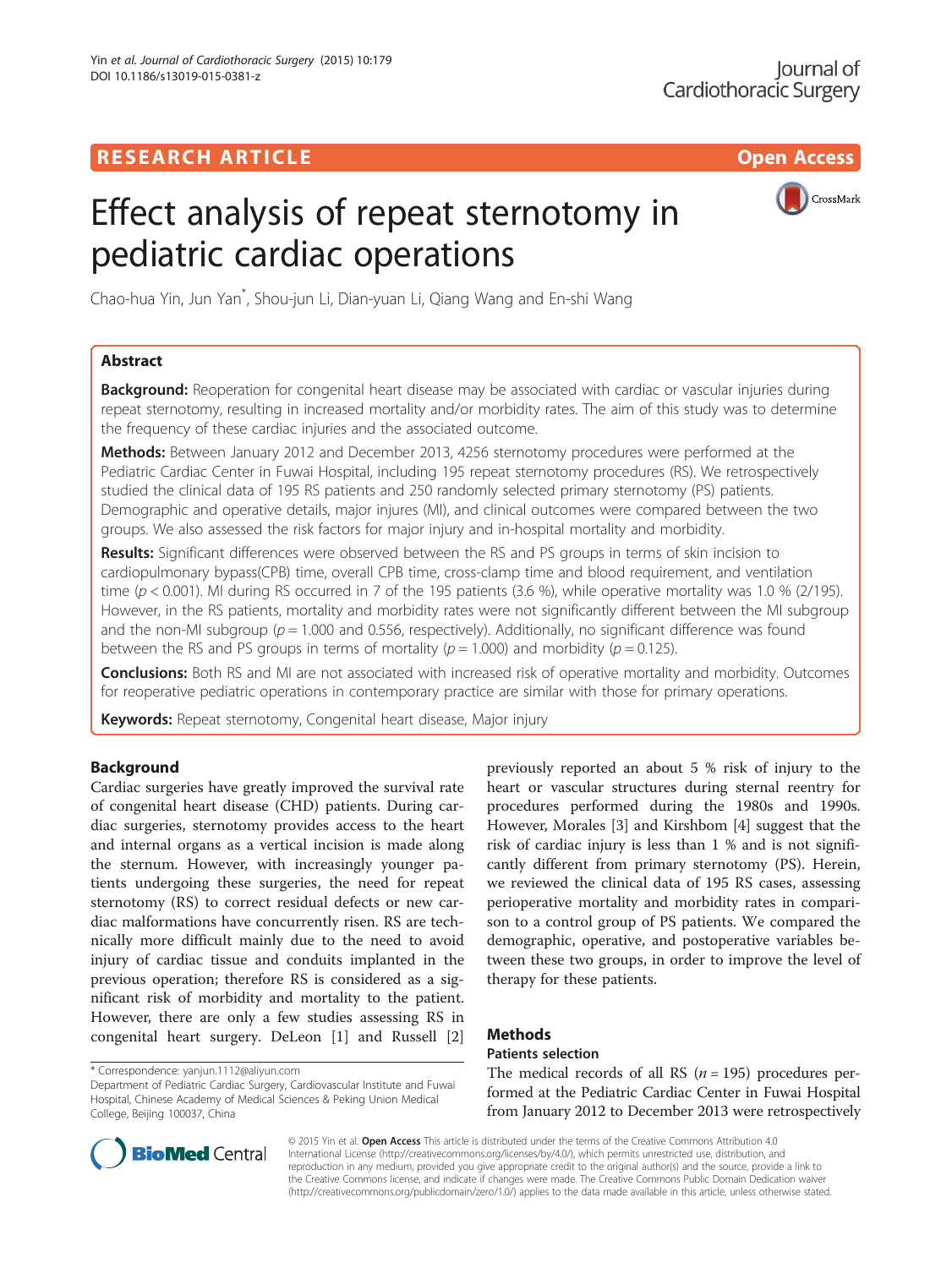reviewed. During this same interval, 4256 median sternotomy procedures were performed; RS accounted for 4.6 % of all surgical procedures during this period. We randomly selected 250 patients retrospectively as the control group undergoing primary repair of a congenital heart defect during the same period. Demographic, operative, and postoperative variables were abstracted. RS was defined as a median sternotomy performed 30 days or longer after a previous median sternotomy [\[3](#page-4-0)]. This study was approved by the Institutional Review Board of Fu Wai Hospital.

## Surgical technique

External defibrillator and blood cell saver was used for all patients. Vein puncture needle was used to ensure quick fluid transfusion. Disinfection of chest, abdomen and bilateral groin was performed, and a marked line was drawn on the skin above the femoral artery. We used an oscillating saw to divide the anterior plate of the sternum, followed by division of the posterior plate of the sternum with electrocautery, then dissected the heart from the surrounding tissues and performed the cardiac surgery. The surgical procedures were completed by experienced cardiac surgeons.

#### Statistical analysis

Normally distributed continuous variables of the RS and control PS groups were shown as mean ± standard deviation while other data were shown as median (range). Categorical variables were shown as frequency (percentage). The Kolmogorov-Smirnov test was used to determine whether the variables were normally distributed. Independent-sample  $t$  test or Mann–Whitney U test was used to compare the continuous variables between the two groups. Chi-square test, Fisher's exact test or Mann–Whitney U-test was used to compare the noncontinuous variables between the two groups. A  $p$ -value of less than 0.05 was considered statistically significant. All statistical analysis was performed using SPSS v.19 software.

## Results

## Perioperative characteristics

Overall, 4256 median sternotomy procedures were performed at the Pediatric Cardiac Center in Fuwai Hospital from January 2012 to December 2013, including 4061 (95.4 %) primary sternotomy (PS) and 195 (4.6 %) repeat sternotomy (RS). Of the RS patients, 188 (96.4 %) subjects had a history of one sternotomy, while 7 (3.6 %) had two previous sternotomy procedures.

Perioperative characteristics are summarized in Table [1](#page-2-0). Compared with the randomly selected PS group, the patients' age and body weight were significantly higher in the RS group ( $p \le 0.001$ ). The median interval since

the previous sternotomy was  $35$  (2–144) months in the RS group. Operative procedures performed after sternotomy of the RS and PS groups are listed in Table [2](#page-2-0).

#### Operative characteristics

Major injury (MI) was defined as an injury resulting in non-elective peripheral cannulation for cardiopulmonary bypass, blood transfusion, orinitiation of inotropic drug treatment during management of the injury [[3\]](#page-4-0). MI in RS group occurred in 7 of the 195 patients (3.6 %). The locations of the intraoperative injuries were the right atrium in four patients, the right ventricular injury in two patients, and an injury to the aorta in one patient. The femoral vessels were immediately explored and urgent femoral CPB was instituted. After that, the injured site was repaired and bleeding was controlled in all the 7 MI patients. Besides, elective femoral CPB was established before sternotomy in the two RS patients, and neither of them sustained MI.

The interval since last sternotomy in MI subgroup was 49(3–132) months, while  $26(2–144)$  months in non-MI subgroup ( $p = 0.398$ ). In the MI subgroup, all 7 RS patients had computer tomography (CT) or angiography preoperatively, and the pericardium had been closed in a previous operation in six of the subjects. Seven (4.5 %) of the 155 patients with preoperative imaging examination (including CT and angiography) sustained MI during RS, while none of the 40 patients without preoperative imaging examination had MI (0/40, 0 %,  $p = 0.348$ .

The median skin incision to CPB time of the RS and PS groups were 96 (35–271) minutes and 18 (15–37) minutes, respectively ( $p \le 0.001$ ). There was significant difference in CPB time ( $p \le 0.001$ ) and cross-clamp time  $(p \langle 0.001 \rangle)$  between the two groups. Significant difference was also observed between the two groups in terms of blood requirement ( $p < 0.001$ ), chest tube drainage in initial 24 h ( $p < 0.001$ ), ventilation time ( $p < 0.001$ ), and ICU length of stay ( $p < 0.001$ ), as shown in Table [1.](#page-2-0)

In the RS group, pericardium closure during previous operations was reported in 147 patients. The incisionto-CPB time was 88(35–207) minutes in patients with pericardium closure ( $n = 89$ ), while 98(52–271) minutes in those without closure  $(n = 58)$   $(p = 0.207)$ .

## **Outcomes**

Operative mortality was 1.0 % (2/195) in the RS group and 0.8 % (2/250) in the PS group, with no significant difference between the two groups ( $p = 1.000$ ). The causes of death in RS group included sepsis shock in one patient and low cardiac output syndrome in a second patient. The overall mortality of primary sternotomy in the same period was 0.9 % (38/4061), with no significance observed as compared to the RS group  $(p = 0.9)$ . In the RS patients,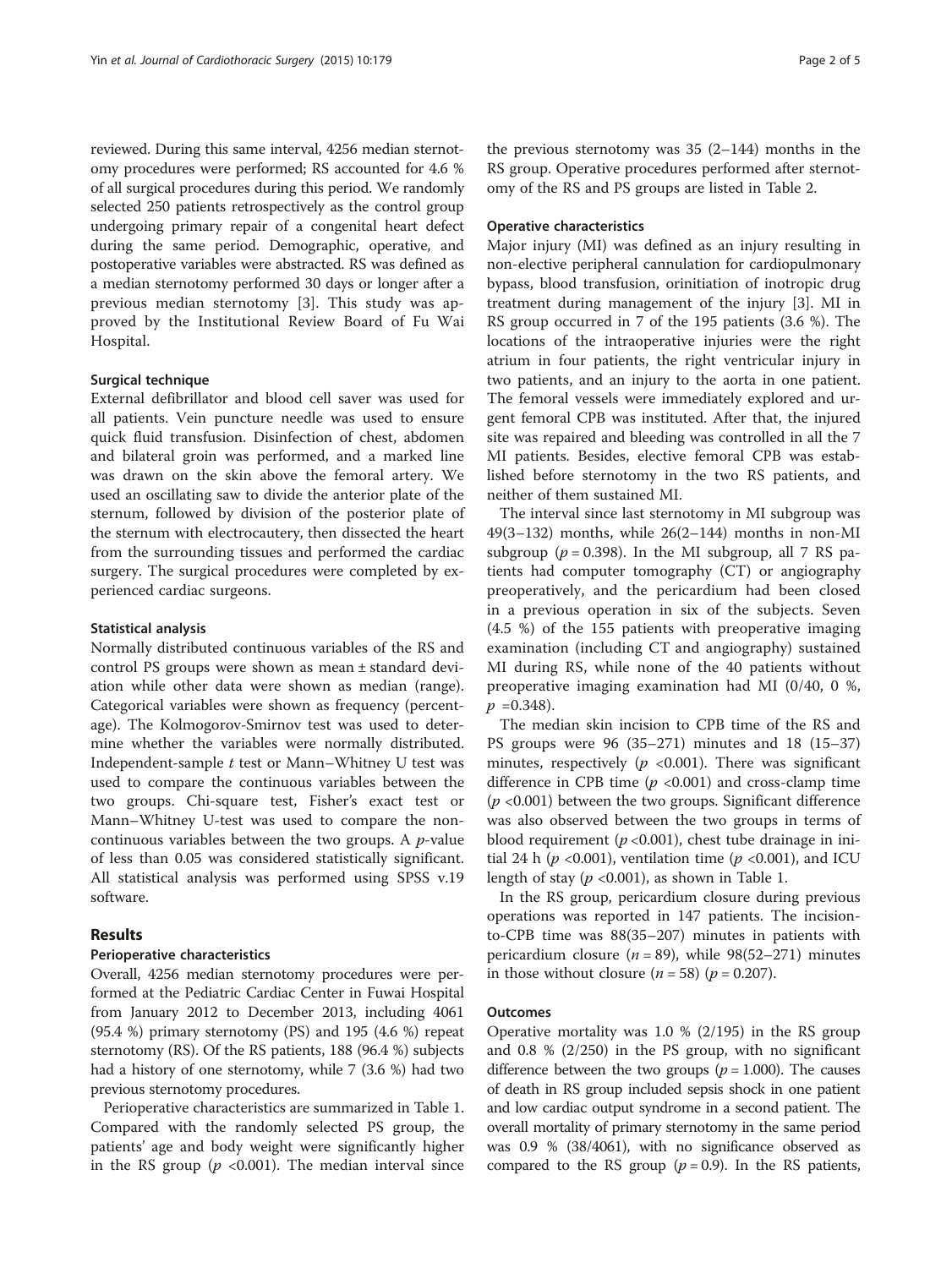| Variable                                 | RS $(n = 195)$        | PS $(n = 250)$           | $P$ -value |
|------------------------------------------|-----------------------|--------------------------|------------|
| Demographic                              |                       |                          |            |
| Age (year)                               | $5.2(0.6 - 16.8)$     | $1.1(0.1 - 15.0)$        | 0.000      |
| Gender (female)                          | 75 (38.5 %)           | 99 (39.6 %)              | 0.807      |
| Weight (kg)                              | $16.0$ $(5.0 - 55.0)$ | $10.0(3.3 - 47.0)$       | 0.000      |
| Interval since last sternotomy (month)   | $35(2 - 144)$         | $\overline{\phantom{a}}$ |            |
| Operative                                |                       |                          |            |
| Major injury                             | 7(3.6%                | $\circ$                  | 0.003      |
| Incision-to-CPB time (min)               | 96 (35-271)           | $18(15-37)$              | 0.000      |
| CPB time (min)                           | 126 (0-442)           | $67(0 - 206)$            | 0.000      |
| Cross-clamp time (min)                   | $64(0-222)$           | $36(0-153)$              | 0.000      |
| RBC requirement (units/kg)               | $0.06(0-5.2)$         | $0(0-0.45)$              | 0.000      |
| Plasma requirement (mL/kg)               | $16.7(0-260)$         | $0(0-64.5)$              | 0.000      |
| Chest tube drainage initial 24 h (mL/kg) | $11.1 (2.7 - 76.4)$   | $5.41(2.5-18.5)$         | 0.000      |
| Ventilation time (h)                     | $21(1-1433)$          | $9(0-434)$               | 0.000      |
| ICU length of stay (d)                   | $3(0-65)$             | $1(0-35)$                | 0.000      |
| Outcomes                                 |                       |                          |            |
| Renal failure                            | 6(3.1%                | 7(2.8%)                  | 0.863      |
| Low output syndrome                      | $5(2.6\%)$            | $6(2.4\%)$               | 1.000      |
| Sepsis                                   | $5(2.6\%)$            | $3(1.2\%)$               | 0.306      |
| Sternal infection/dehiscence             | $3(1.5\%)$            | $1(0.4\%)$               | 0.324      |
| Bleeding                                 | $2(1.0\%)$            | $1(0.4\%)$               | 0.584      |
| Total morbidity                          | 21 (10.8 %)           | 18 (7.2 %)               | 0.125      |
| Mortality                                | $2(1.0\%)$            | 2(0.8%)                  | 1.000      |

<span id="page-2-0"></span>Table 1 Baseline characteristics of the repeat and primary sternotomy groups

mortality was not significant between the MI subgroup (0/ 7, 0 %) and the non-MI subgroup  $(2/188, 1.1 \%) (p = 1.000)$ , also between first-time RS (2/188, 1.1 %) and second-time RS (0/7, 0 %;  $p = 1.000$ ). In addition, the total morbidity of the MI and non-MI subgroup was 14.3 % (1/7) and 10.6 % (20/188), without significant difference ( $p = 0.556$ ).

Table 2 Most common operative procedures performed after sternotomy

| Procedure                                                                  | RS $(n = 195)$ | PS $(n = 250)$ |
|----------------------------------------------------------------------------|----------------|----------------|
| Biventricular repair for cyanotic<br>congenital heart disease <sup>a</sup> | 62 (31.8 %)    | 45 (18.0 %)    |
| Fontan procedure                                                           | 57 (29.2 %)    | 5(2.0%         |
| Valve operation <sup>b</sup>                                               | 19 (9.7 %)     | 18 (7.2 %)     |
| Switch <sup>c</sup>                                                        | 15 (7.7 %)     | 9(3.6%         |
| Glenns                                                                     | 8(4.1%         | 10 (4.0 %)     |
| Left-to-right shunt <sup>d</sup>                                           | 7(3.6%         | 122 (48.8 %)   |
| Miscellaneous                                                              | 27 (13.8 %)    | 41 (16.4 %)    |

<sup>a</sup>including tetralogy of Fallot, double outlet right ventricle and pulmonary artery atresia

<sup>b</sup>including valve repair and replacement, conduit replacement

<sup>c</sup>including arterial switch, double root translocation, and double switch surgery <sup>d</sup>including atrial septal defect, ventricular septal defect, partial endocardial cushion defect, partial anomalous pulmonary venous drainage

The most common morbidities in the RS group were renal failure (6/195, 3.1 %), low output syndrome (5/195, 2.6 %), and sepsis (5/195, 2.6 %). Sternal wound infection or dehiscence occurred in 1.54 % (3/195) of patients. Postoperative bleeding requiring mediastinal exploration occurred in 1.0 % (2/195) of RS patients. We compared these main complications and no significant difference was found between the RS and PS groups, as shown in Table 1. On regression analysis, neither operative mortality ( $p = 0.803$ ) nor morbidity ( $p = 0.138$ ) were significantly correlated with RS.

## **Discussion**

As operative techniques evolve and survival rates improve after pediatric cardiac operations, the number of CHD patients receiving RS inevitably continues to rise. Herein, we summarized the RS procedures in comparison to PS at Fuwai Hospital in China. The most common operative procedures performed after RS was biverntricular repair for cyanotic congential heart disease, which is different from previous reports [[3](#page-4-0), [4](#page-4-0)]. The occurrence of MI in our study was 3.6 %, which was similar to the previously published literature [\[1](#page-4-0)–[4\]](#page-4-0) of 1–5 %. There was no statistical difference in operative mortality and morbidity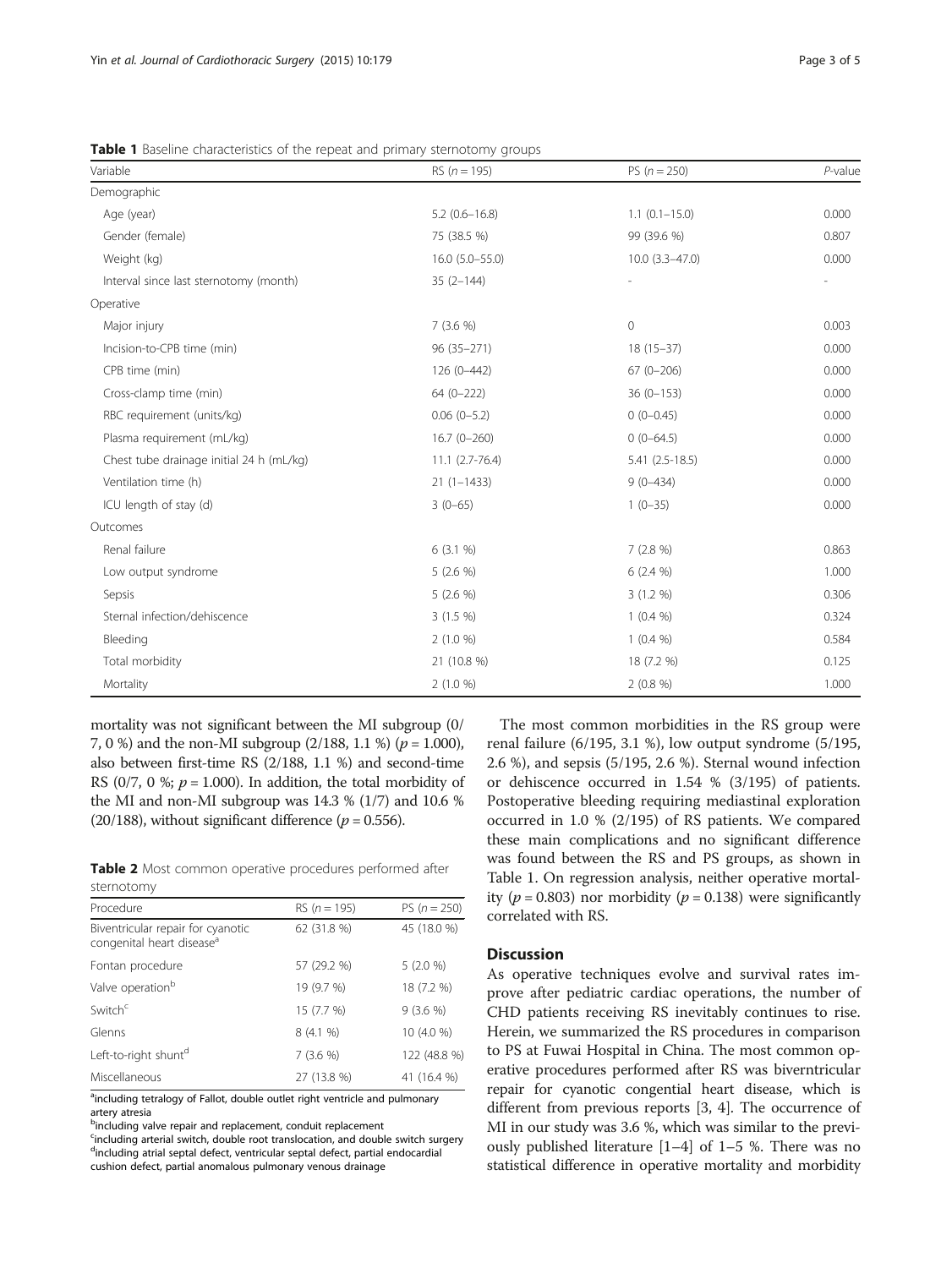between the MI group and non-MI, which was consistent with a report from Kirshbom [\[4](#page-4-0)] that showed that MI does not increase operative mortality and morbidity. Our operative mortality in the RS group compared with the control PS group showed no statistical difference (1 % versus 0.8 %,  $p = 1.0$ ), which was consistent with Morales' [[3\]](#page-4-0) report that showed RS was not a risk factor of pediatric cardiac operative mortality. The Kirshbom study [[4](#page-4-0)] reported that mortality was associated with the number of sternotomy procedures, while the Swartz study [[5\]](#page-4-0) reported that increasing number of previous sternotomies does not increase the overall morbidity and mortality in some patients. Our data also showed the mortality was not associated with the number of sternotomy procedures, but we only had 7 s RS patients. In summary, both our data and published literature showed that RS was not a risk factor for CHD and the occurrence of MI did not increase the operative mortality and morbidity.

Our method of RS was mainly as follows. The previously placed sternal wires were divided but not removed. The sternum was divided using an oscillating saw down to the sternal wires which represented the beginning of the posterior plate of the sternum. The sternal wires were then removed. The sternum was retracted upward and laterally, the posterior plate beneath which there were no important structures that could be easily injured, and were therefore incised with the electrocautery. This allowed the visualization of meticulous structures such as the aorta, and then all of the remaining posterior plate was carefully incised. Importantly, freeing the heart from the surrounding tissue required finding the gap between the heart and pericardium; therefore knowledge of the cardiac structure was critical. Preoperative image data and previous operative reports were also necessary for patient evaluation. Electrocautery should be performed quickly to avoid arrhythmia or ventricular fibrillation [[6](#page-4-0)]. During sternotomy surgery, anesthesia and resuscitation teams should be ready to perform emergency CPB. Once hemorrhage occurs especially during division of the sternum, the sternotomy should be discontinued immediately. Additionally, the femoral CPB should be established rapidly and MI must be repaired when the core temperature and the flow reduces. Athanasiou [\[7](#page-4-0)] reported application of endoscopy for RS also achieved satisfactory results.

The procedure of the primary operation is important for the outcome of RS. Dobell [\[8](#page-4-0)] reported the pericardium had not been closed in 88 % of MI patients in the previous operation. Boyd [\[9](#page-4-0)] considered that the pericardium should be closed, so as to avoid the adhesion of epicardial and sternum, thus reduce the occurrence of MI. Our data showed that the time from skin incision to establish CPB in patients whose pericardium had been closed previously was shorter than not, even though these differences were not statistically significant. To

close the pericardium might be helpful for RS and the subsequent freeing of the heart and great vessels from surrounding tissues. We avoided removing all the thymus and sealed the pericardium as often as possible in patients undergoing staged repairs. The artificial vascular slice was considered when the pericardium was inadequate for closure. We also avoided using bovine pericardium because it adhered to the epicardium thus it was difficult to dissect. Napoleone [\[10\]](#page-4-0) found that the adhesion barrier film was considered ideal for prevention of cardiac adhesions. The interval between operation may also influence the occurrence of MI. Park [[11\]](#page-4-0) reported that patients whose previous operations had been performed less than 12 months prior had a greater incidence of injury during RS. However, Lodge [[12\]](#page-4-0) reported that the interval between the two surgeries was of no consequence regardless of the degree of cardiac adhesion, as the interval in MI group showed no difference with others. Our data suggested that the interval did not appear statistically different between the MI group and the non-MI group, the mean interval in the two groups were all more than 2 years.

Both Morales [\[3\]](#page-4-0) and Kirshbom [[4\]](#page-4-0) reported that preoperative imaging examination was not necessary, but Hamid [[13](#page-4-0)] showed that preoperative CT scans were helpful to reduce MI. To clearly understand cardiac structure and pulmonary vascular development, the majority of our patients (155/195, 79.5 %) underwent CT or angiography, which also provided the adhesive conditions of retrosternal tissue. However, the MI patients had all imaging examination (7/155, 4.5 %) while the patients without imaging examination did not suffer MI (0/40, 0 %,  $p = 0.348$ ), this may be attributed to different cardiac malformations of patients and confounded by the selection bias inherent by the patients who underwent preoperative imaging examination as high risk. Multiple reoperation and conduit was a risk factor in patients with MI occurrence [\[4\]](#page-4-0). Even if the echocardiography could determine the operation plan, CT examination was also required to clear the adhesive conditions of retrosternal structure in this subgroup. In special conditions, such as reported by Herman [\[14](#page-4-0)], the pseudoaneurysm and erosion were visualized with CT angiography before RS. The patient was placed on cardiopulmonary bypass *via* the femoral vessels before median sternotomy, injury occurred as expected, but there was only minimal bleeding. The operation was completed successfully and the patient recovered well. This case report highlights the importance of preoperative imaging in special patients.

It is somewhat difficult to determine the effectiveness of elective femoral CPB. Luciani [[15\]](#page-4-0) reported that this method can make re-operation safer and simpler in adults. However, our patients were mainly children and infants. Thin and small femoral artery of this patient cohort